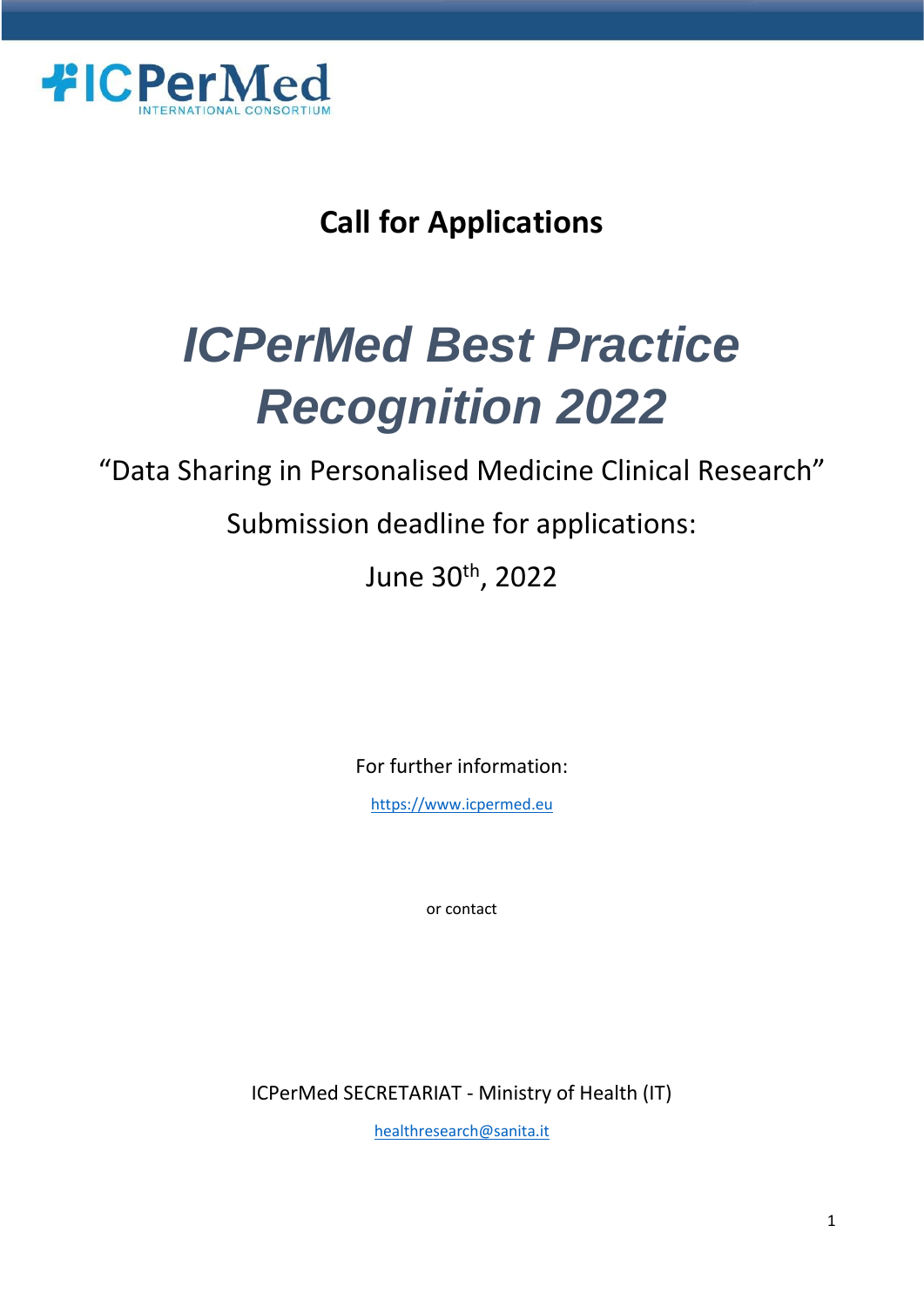

## Table of contents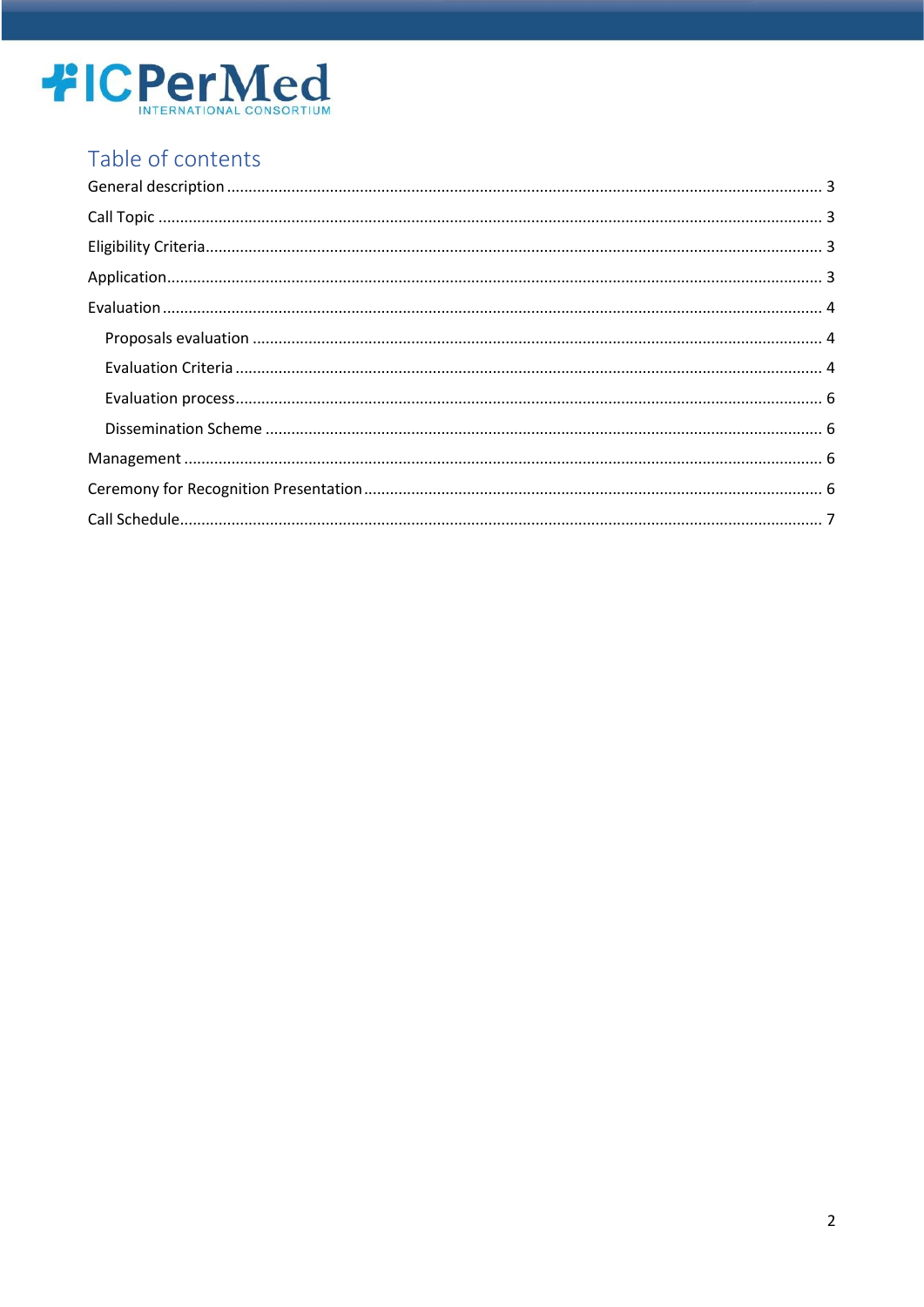

## <span id="page-2-0"></span>General description

The 2022 Recognition aims to honour, encourage, promote and disseminate outstanding examples of Clinical Research in Personalised Medicine using clinical datasets and technology to fruitfully impact the Regional, National, and International data sharing among patients, health professionals, and researchers.

Authors (applicants from any country) of candidate proposals published and/or developed by April 15<sup>th</sup>, 2022 are eligible to apply.

The deadline for the submission of the proposals will be June 30<sup>th</sup>, 2022.

The selected authors will be invited to the Autumn 2022 ICPerMed Conference on Personalised Medicine and will be allowed to present their results during a plenary session to stakeholders interested in the area of PM. If the first author could not be present during the conference, he/she should delegate to another member of the proposal. In addition, the awarded candidates will receive a €500 worth non – cash contribution for the dissemination of their Best Practice Example.

## <span id="page-2-1"></span>Call Topic

The application should represent a good practice example of at least one of the following aspects of Data Sharing:

1. Use of innovative technologies/infrastructures for data exchange

2. Examples of efficient data sharing, engaging citizens, patients, health care professionals, and PM researchers, economically beneficial, and avoiding redundancies/data loss.

3. Regional, National, and International Data exchange, with a special focus on data sharing across EU and non-EU countries or countries with different Data Protection Regulations.

## <span id="page-2-2"></span>Eligibility Criteria

- Number of selected proposals: a maximum number of three candidates will be selected.
- Open to applicants from all over the world, from all medical research fields

The proposals should involve at least two of the following groups:

- Researchers or clinicians
- Representatives of Patient advocacy organizations
- Health Care Professionals
- Employees of private sector/industry

## <span id="page-2-3"></span>Application

The application should consist of the following documents, bundled together into a single file:

1. an application form describing in detail the implementation approach and intended dissemination approach

2. a short bio-sketch (maximum 1000 characters for each applicant)

3. only one submission per candidate will be accepted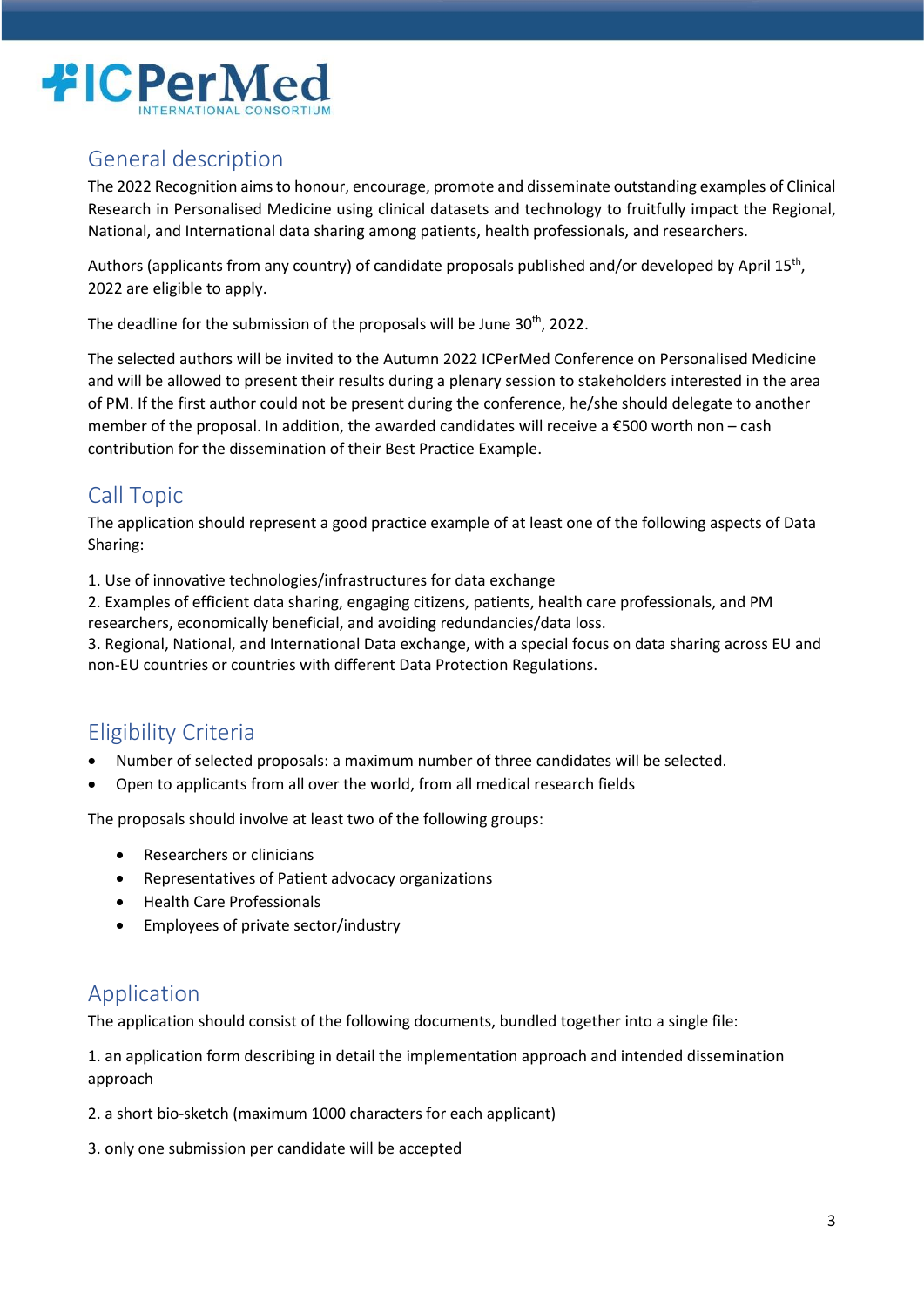

The proposal (only documents submitted in English will be considered eligible) must be submitted electronically using the form, available on the ICPerMed website, and sent in .doc format to the following address: ICPerMed Secretariat Ministry of Health (IT) healthresearch@sanita.it

## <span id="page-3-0"></span>Evaluation

#### <span id="page-3-1"></span>Proposals evaluation

Proposals will be evaluated in a one-stage process by selecting researchers experienced in the topic supported by the Secretariat members, with final approval by the ICPerMed Executive Committee.

#### <span id="page-3-2"></span>Evaluation Criteria

The proposals will be evaluated according to the following criteria:

#### *1. Knowledge Production*

- a. Production of comprehensive, validated, accessible and interoperable datasets for personalized medicine-relevant data
- b. Support for data harmonization in the context of personalized medicine needs
- c. Data integration and interpretation of multifactorial diseases
- d. Enablement of the extraction of structured data from unstructured sources
- e. Development and maintenance of biobanks and population/disease cohorts
- f. Standardization of procedures for data collection and harmonization

#### *2. Research capacity-building and targeting*

- a. Use or creation of data infrastructures, digital platforms, and ICT tools to support data management, interoperability, access, and sharing between different PM actors
- b. Development of tools for data integration and interpretation for prevention, diagnostics, and treatment purposes
- c. innovative decision support tools for healthcare providers

#### *3. Informing policy and practice*

- a. Optimisation of data security, privacy, and ownership within personalized medicine approaches
- b. Research Infrastructures for science diplomacy using science collaboration to address common problems and build partnerships internationally
- c. Compliance with GDPR
- d. Adoption of a Data Management Plan
- e. ELSI compliance

#### *4. Population health and health sector benefits*

- a. Assessment of the impact of sharing data for researchers and other parties
- b. Research and development of the tools and modus operandi of a knowledge network for enhancing health and digital literacy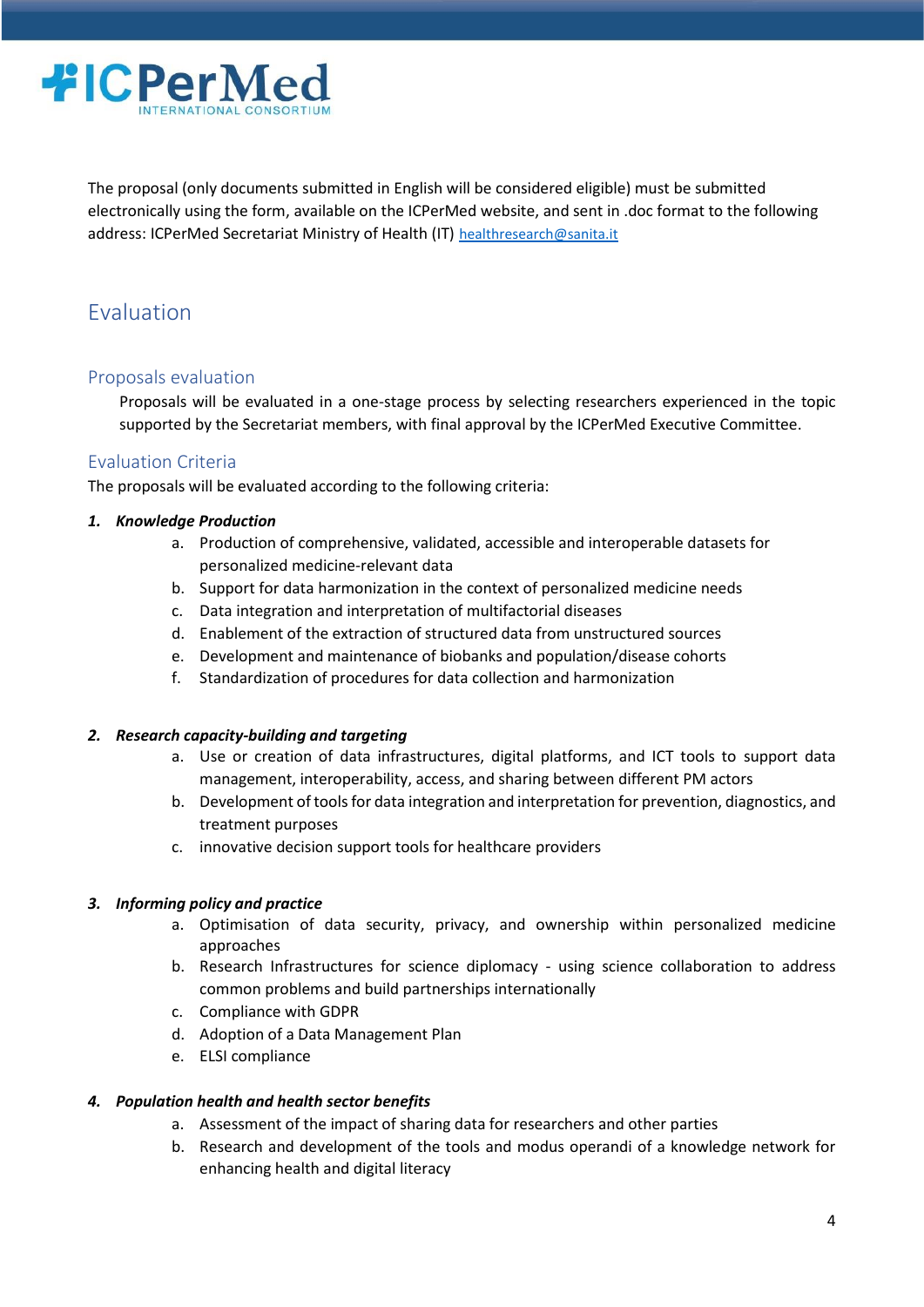

- c. Contribution of respective research to health promotion initiatives and health benefits for the society
- d. Numbers of patients enrolled in clinical studies undertaken in clinical research facilities
- e. Reduced health inequalities in health status and healthcare through where respective research/personnel contributed to this
- f. Increased availability of local pool of evidence and evidence "generators" to health
- g. Speed improvement in generating responses in terms of therapies/products/devices

#### *5. Economic impacts:*

- a. Patents, invention disclosures, license agreements, and other IP applications and award of commercialization support grants to develop marketable products and revenues generated as a result
- b. Savings to the health system through gains in health service efficiency, improved primary care, or introduction of preventative health measures, where the respective research/personnel contributed to this
- c. Success of involved personnel in attaining international research funding, for example through EU Framework Programmes
- d. Proxy measures of the enhanced international reputation of participating partners and their respective countries for health research (e.g., by attracting pharma industry R&D; formal; collaborative partnerships developed between researchers and industry)
- e. Economic GDP gains from improved patient care and population health where the link to the respective research/study can be established

#### **For each criterion, it has been described different points can be evaluated. It doesn't mind the study has to include all of them.**

The proposal will be scored from 1 to 5 (half marks are possible).

Total Score: 1-5:

- 1. Poor: there are serious inherent weaknesses;
- 2. Fair: the proposal broadly addresses the criterion but there are significant weaknesses;
- 3. Good: the proposal addresses the criterion well but with several shortcomings;

4. Very good: the proposal addresses the criterion very well but with a small number of shortcomings;

5. Excellent: the proposal successfully addresses all relevant aspects of the criterion; any shortcomings are minor

THRESHOLD for an average of each criterion>2.

The proposal cannot be assessed due to missing or incomplete information.

Based on the evaluation, the highest-ranking proposals will receive the prize. These resumes will be published via the ICPerMed website.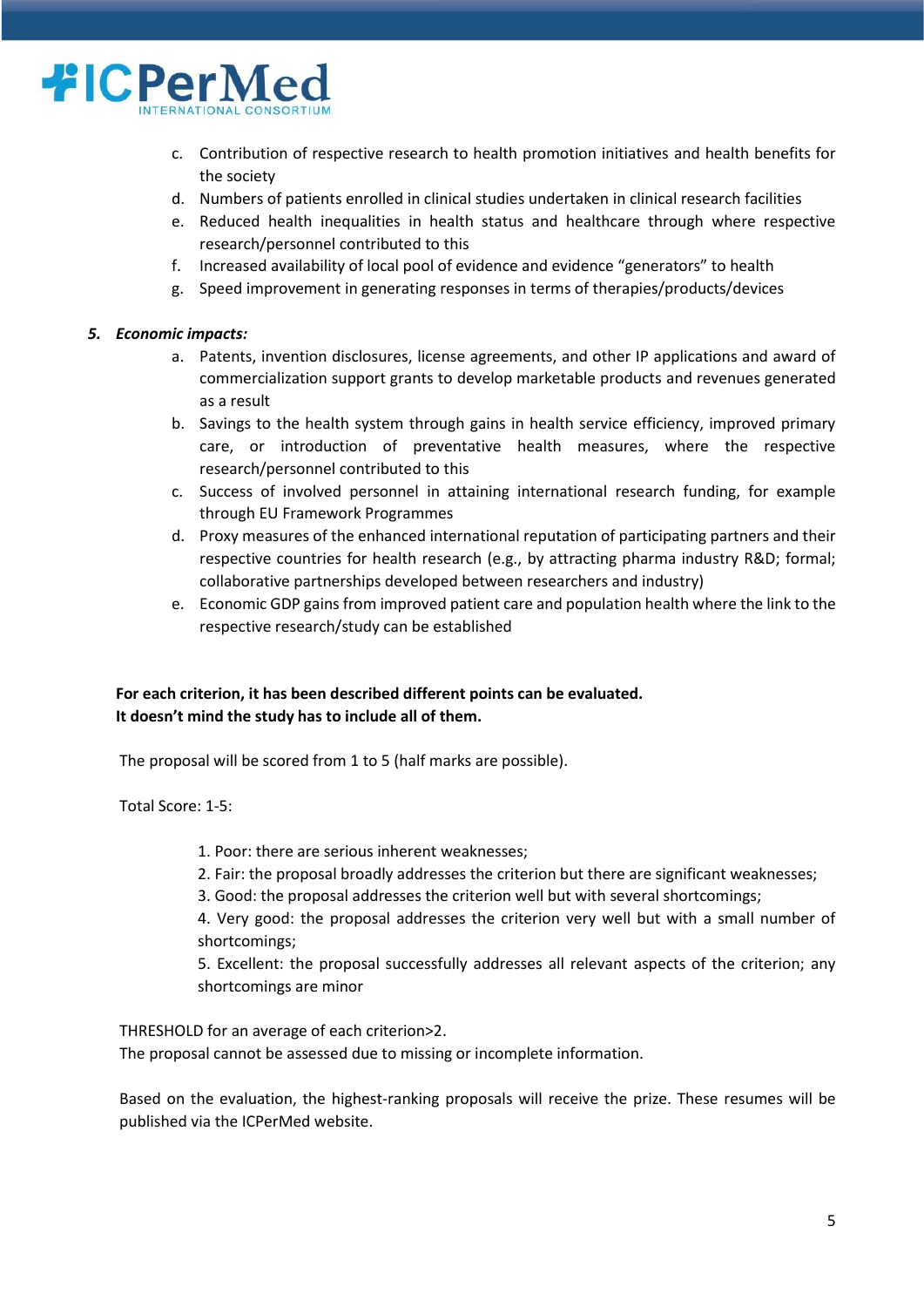

#### <span id="page-5-0"></span>Evaluation process

- 1 Individual evaluation by experts.
- 2 Approval of final rank list by the ExCom

#### Expert evaluation:

Experts work individually. Each expert gives a score for each criterion, with explanatory comments, and prepares an 'individual Evaluation Report (IER)'. They also indicate if the proposal falls entirely outside the scope of the part of the call that they are evaluating.

After carrying out an individual evaluation, an expert will join other experts who have evaluated the same proposal in a consensus group, to agree on a common position, including comments and scores.

The Secretariat assists each group, who seeks a consensus, impartially and ensures that each proposal is evaluated fairly, according to the evaluation criteria.

If the number of applications is higher than 50, the Secretariat organization will explore the need for a face-to-face meeting with the Panel of evaluators. The participation of two Steering Board members and/or Secretariat members as observers could be considered.

Applicants will receive notification of the funding decision and the summaries of the reviewers' comments. A list of successful applicants will be published on the ICPerMed website. There is no appeal process.

#### <span id="page-5-1"></span>Dissemination Scheme

The objective of this recognition is to encourage and disseminate outstanding examples of Clinical Research in Personalised Medicine using clinical datasets and technology to fruitfully impact data sharing among patients, health professionals, and researchers. With this vision, the winner(s) will be invited to the Autumn 2022 ICPerMed Conference on Personalised Medicine and will be allowed to present their results during a plenary session. In addition, the successful candidates will receive a €500.00 worth noncash support for the dissemination of their Best Practice example by the ICPerMed Secretariat. Recognition winners should provide a publishable summary for the ICPerMed website and funding information. This dissemination aims to provide the winner with an opportunity to seek supplementary dissemination activities that will accelerate and maximize the impact of their data-sharing procedures.

#### <span id="page-5-2"></span>Management

The information on the ICPerMed Recognition 2022 will be available on the webpage of ICPerMed. The ICPerMed Secretariat will be responsible for the management of the evaluation process. The applicants will be informed about the decisions individually by the ICPerMed Secretariat only after the consensus by the ICPerMed ExCom is achieved.

### <span id="page-5-3"></span>Ceremony for Recognition Presentation

The selected proposals will be invited as a special lecturer at the Autumn 2022 ICPerMed Conference on Personalised Medicine (date to be confirmed). Travel costs related to the lecturer will be covered by ICPerMed.